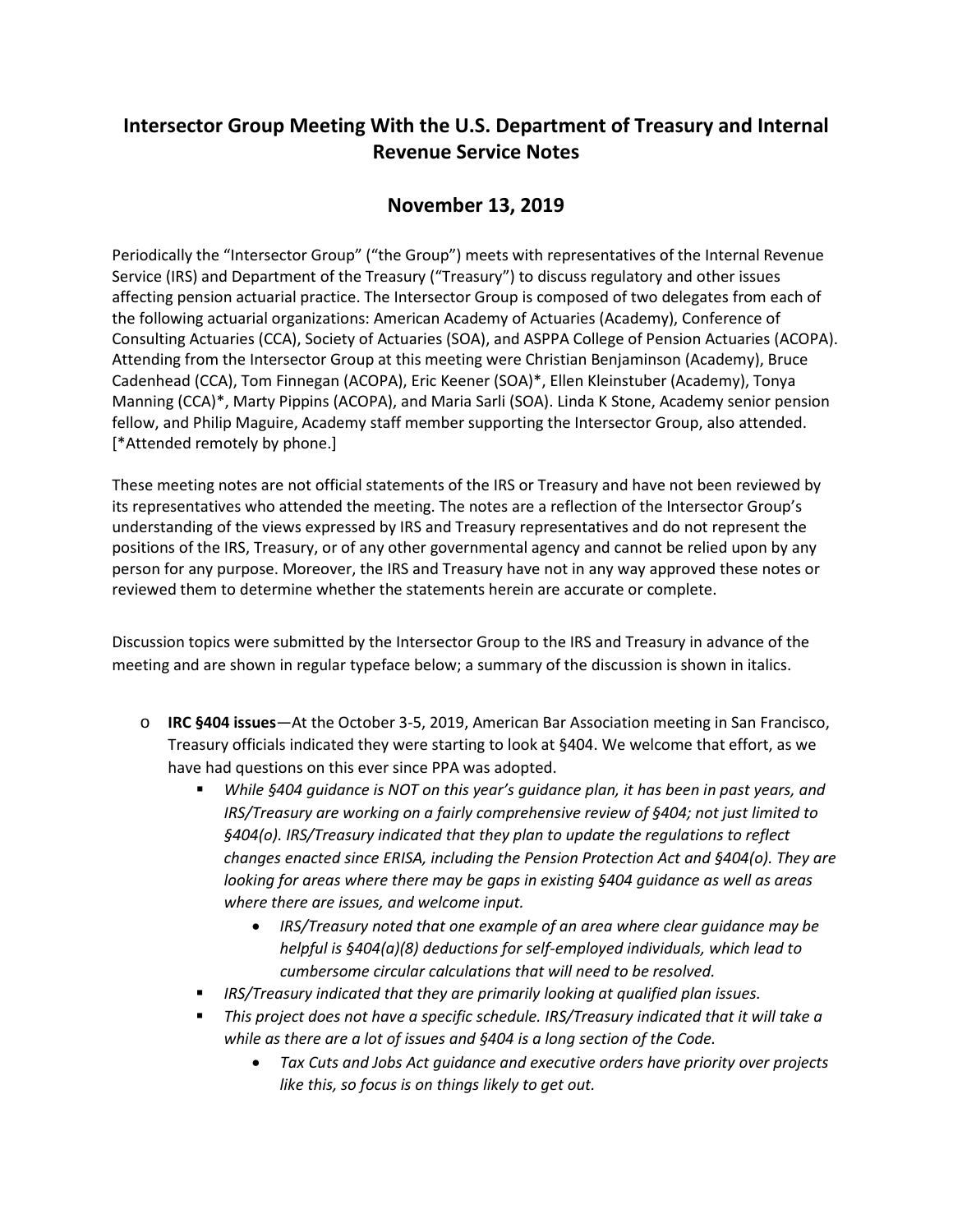- *Comment letters on this, or any other topic are welcome. IRS/Treasury noted that all such letters, even unsolicited letters, will be posted on regulations.gov. They do not redact, so if you include identifying information it will be posted. However, comments may be submitted anonymously.*
- o **Executive orders (EOs)**—There are two new EOs dealing with agency guidance processes. Do you anticipate this having any effects on your work that would be of interest to actuaries?
	- *IRS/Treasury did not provide any specific comments other than to note that the executive orders are being looked at agency-wide. They indicated that they will still issue revenue procedures without notice and comment, to address processes. But even before the EOs, IRS was planning on having more of its guidance subject to notice and comment.*
- o **Filings under Rev. Proc. 2017-57**—Practitioners have gained some experience with working with IRS on these filings and have generally found the process to be relatively smooth. IRS actuaries have been clearly communicating any concerns or necessary changes, as well as important timeframes for responses. The process is also getting quicker.

The Group believes that plan sponsors, actuaries, and IRS personnel would benefit from publishing IRS guidance regarding how the IRS expects common situations like spinoffs and mergers to be handled from a funding and benefit restriction perspective, and in what situations these events do or do not cause a change in funding method. In the absence of detailed guidance, we believe the focus in the review process should be on the overall reasonability of the approach taken and should not delve so deeply into small details that are not particularly significant. We see Schedule SBs sometimes having to be refiled for what we view as inconsequential changes. We believe Schedule SBs for merger and spinoff situations should not be required to be refiled unless there was a significant deviation from what would be a reasonable approach.

- *The IRS representatives noted that whether a Schedule SB needs to be refiled is determined on a facts and circumstances basis, with more significant changes requiring refiling.*
	- o *The Intersector Group noted that, in cases where the plan sponsor has taken a reasonable approach, but one that differs slightly from the IRS' preferred approach, any minor changes that may be needed could be reflected on the following year's Schedule SB, with an explanation included in the attachments. Such an approach would be helpful, as refiling a Schedule SB actually requires an amended filing of the entire Form 5500, which can be burdensome to the plan sponsor.*
- *The IRS representatives commented that their internal target is to process these cases within 270 days so that, if requests for method changes are filed early enough, it is*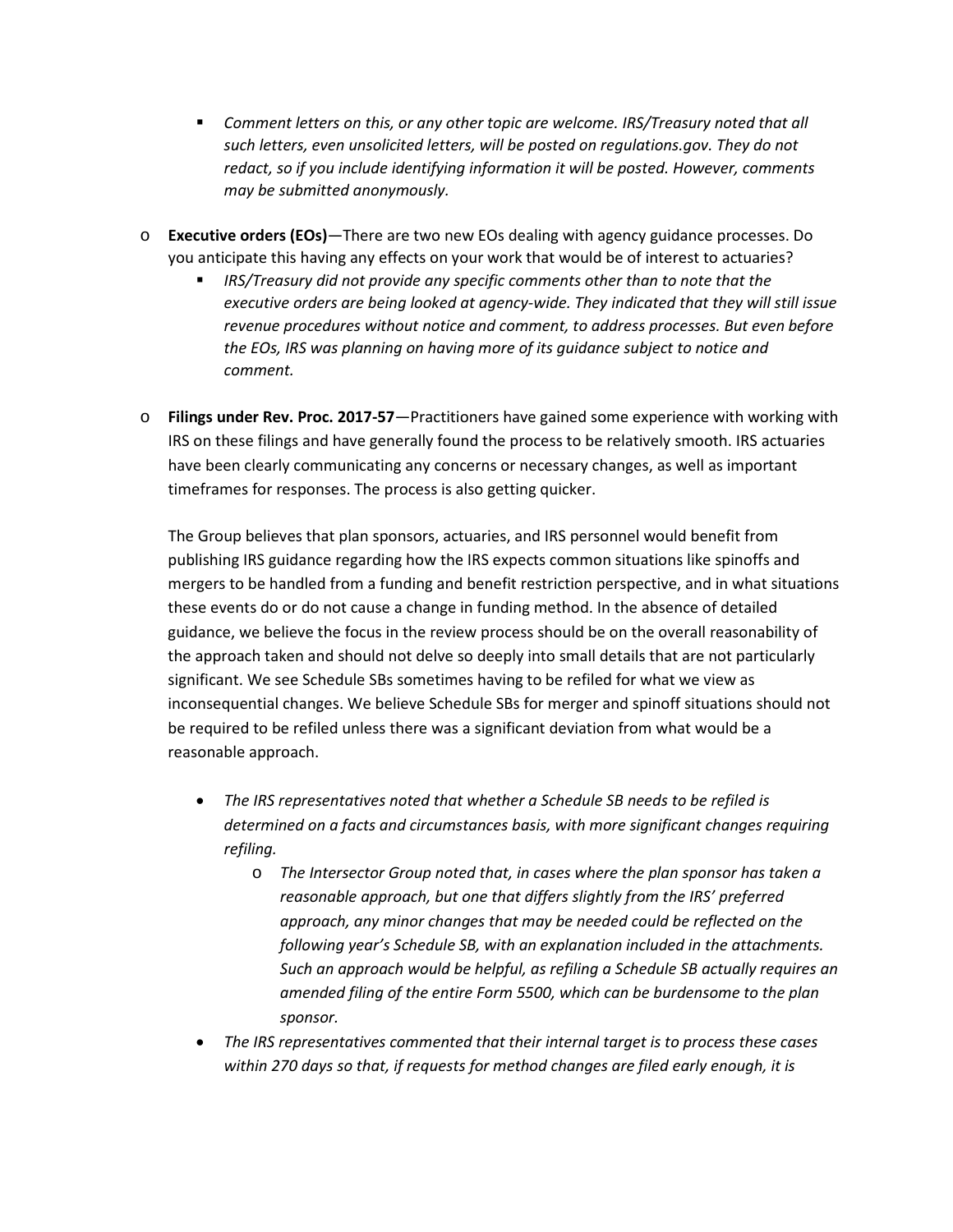*possible the timely filing of the Form 5500 could occur after the IRS review process is complete. The Schedule SB could then reflect any necessary adjustments.*

- *IRS/Treasury mentioned that in addition to the §404 project mentioned above, they are also looking into issues and gaps in §430/436 guidance, which could include automatic approval guidance on mergers and spinoffs.*
- o **Hybrid determination letters (DLs)**—We appreciate the expanded opportunity to obtain determination letters, both the temporary window for hybrid plans and the more permanent program for merged, acquired plans.

We are particularly interested in discussing the hybrid plan window. Has IRS received (m)any filings? The value to plan sponsors will be if they can, through this process, become comfortable that their plan will be in compliance with the hybrid plan regulations. However, that concern mainly revolves around the unresolved issues in the hybrid regulations. Does IRS plan on providing DLs that cover the plan provisions that relate to the unanswered questions under the hybrid regulations, or will the DL carve those issues out? Some examples:

- How do you get to a "lump sum-based formula" if you currently have a subsidized conversion to an annuity?
- Will IRS rule on whether the annuity conversion is subsidized (seemingly requiring a whipsaw calculation or some sort of  $\frac{6411}{d}$ (6) relief that does not currently exist to remove the subsidy)?
- Will IRS rule on plans where the annuity could be larger for a younger employee than a similarly situated older employee because the plan projects the account to normal retirement date (NRD), converts to an annuity and applies early retirement factors?
- Is the post-NRD interest credit rate high enough to be a reasonable actuarial increase?
- Outstanding PEP questions (e.g., locking in annuity conversion interest rates before commencement, implicit interest rate PEPs with above market rates or that changed from above market rates)
- **In Itsues related to market rate of return plans (e.g., projecting returns for accrual rules,** Section 415, nondiscrimination testing, testing for meaningful benefit accruals)
	- *The IRS has received a few hybrid plan determination letter submissions during the window.*
	- *A plan sponsor should not expect to get a determination letter covering areas in which no guidance is available.*
	- *The IRS cannot provide §7805(b) relief through the determination letter process.*
	- *It has not yet been determined whether the determination letters will carve out areas where no guidance is available (such as the areas raised in the question above) or if another approach will be used.*
- o **More hybrid DLs**—Our understanding is that the IRS will not accept a determination letter application for a qualified defined benefit pension plan that is amended to provide variable annuity benefit accruals for future service.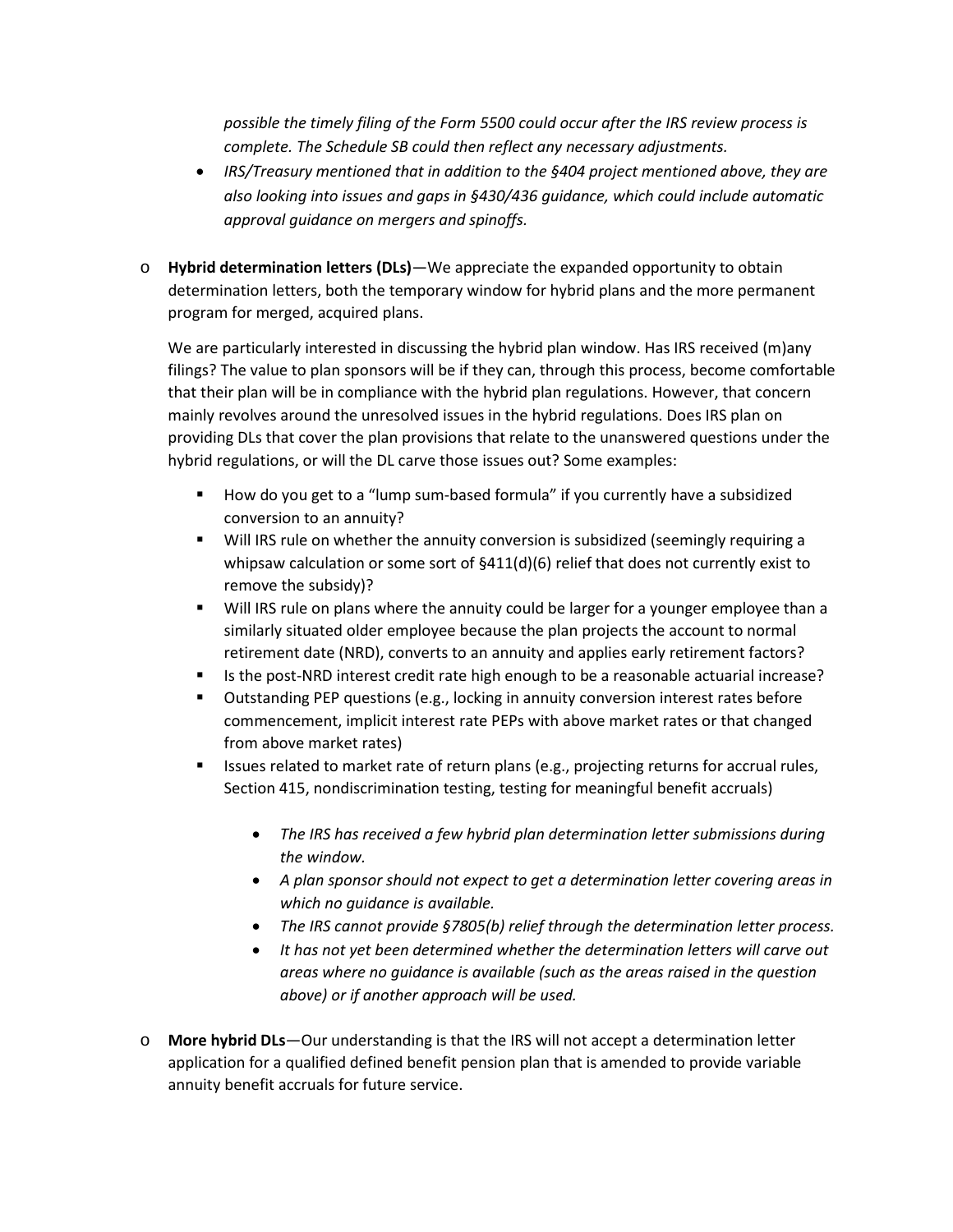- The IRS issued Revenue Procedure 2019-20, which allows plan sponsors of statutory hybrid formulas to apply for a new determination letter between September 1, 2019, and August 31, 2020. For this purpose, a statutory hybrid formula generally includes cash balance plans, pension equity plans, and certain variable annuity plans with a hurdle rate below 5%. We would encourage discussion of expanding this program to include variable annuity plans using a hurdle rate of 5% or higher.
- **UX** Would the IRS consider issuing a favorable determination letter through a Private Letter Ruling (PLR)? This would be for a plan that is amended to provide variable annuity benefit accruals for future service, utilizing a hurdle rate of at least 5%.
	- *IRS representatives indicated that the determination letter window for statutory hybrid plans includes variable annuity plans with a hurdle rate below 5%.*
	- *At this time, there is no intent to change or expand the parameters of the window to include plans that are not statutory hybrid plans.*
	- *Whether there will be another window in the future, and what types of plans might be covered by that window, has not been determined.*
	- *Rev. Proc. 2019-1 states that the IRS will not issue determination letters on qualification issues through the PLR process. A ruling could be issued on a certain specific legal issue affecting qualified plans (e.g., a PLR on qualified plan features intended to facilitate student loan repayment), but this would not be a determination letter.*
	- *So, while a sponsor may be able to request and get a PLR covering some of the issues that arise for variable annuity plans with a hurdle rate greater than or equal to 5%, they will not be able to get a determination letter with attendant §7805(b) relief for the plan.*
- o **Employer discretion**—Discussion of change in philosophy about employer discretion in document vs. operational basis (i.e., can get a determination letter if plan language appears it may allow for employer discretion, but if the plan is operated on a discretionary basis that is fair game during a later examination, and the plan may be subject to disqualification and would not get relief under 7805(b)).
	- *The IRS representatives indicated that, in the past, the IRS has objected to plan language that would allow for employer discretion, and looked to remove the potential for discretion before a determination letter would be issued. Under the IRS' current approach, if the plan does not specifically allow discretion, it would not cause the IRS to withhold a determination letter. However, if in operation the plan language is actually used in a discretionary manner, the IRS would object to this and there would be no §7805(b) relief.*
	- *IRS noted that an example of such a provision is a "Special Bonus" included in plan compensation that might give the sponsor discretion over pensionable pay.*
	- *It was noted that if a determination letter reviewer finds this type of language in a document, the reviewer is under no obligation to warn the plan sponsor. It was*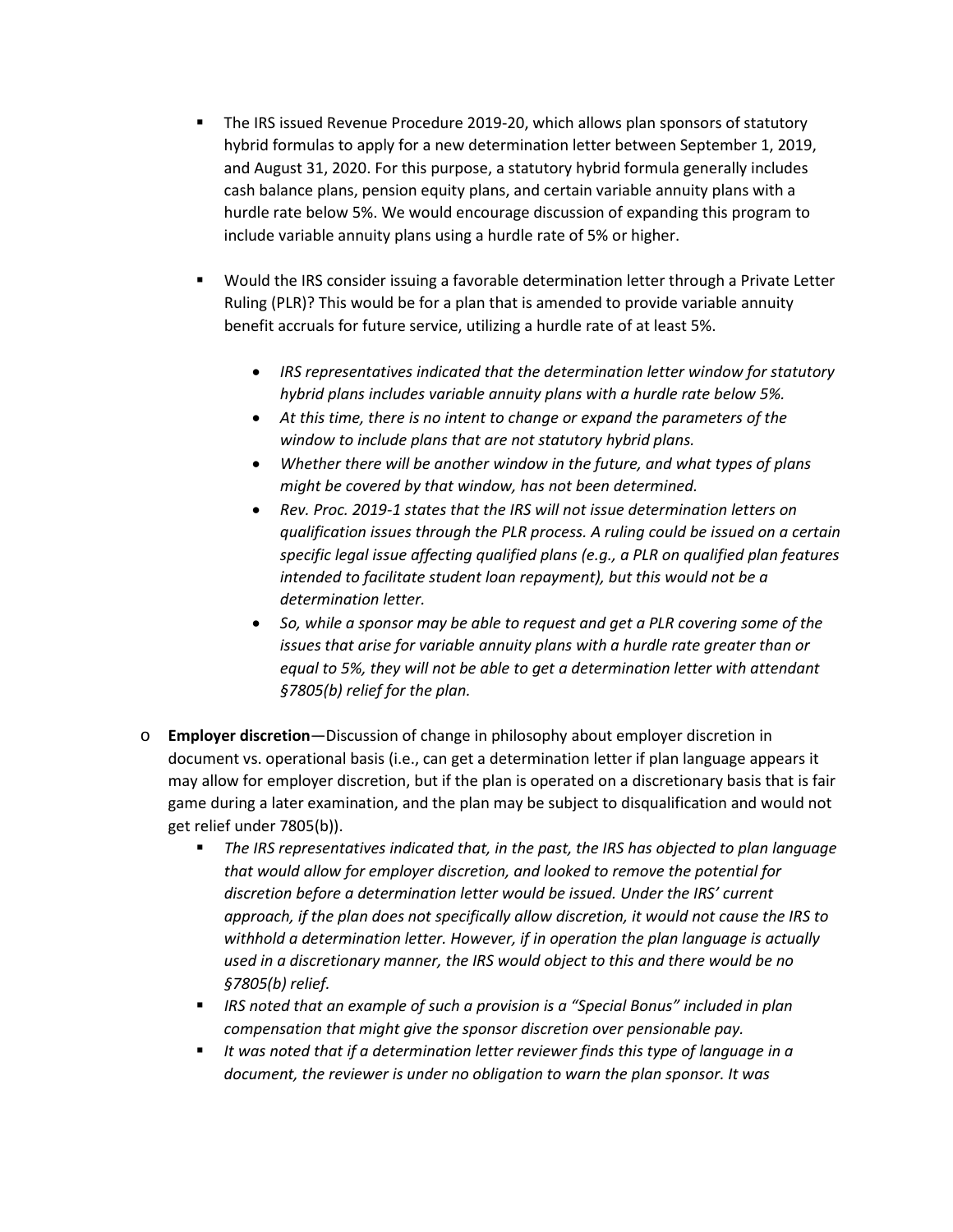*suggested that plan sponsors can protect themselves against operational issues by using clearer plan language.*

- *IRS also gave an example of things it used to require to be added "just in case," like an add-back to compensation of a transit subsidy salary deferral election in case the plan sponsor added such a benefit in the future. There is now less emphasis on changes "just in case."*
- o **Substitute Mortality Tables (SMTs)**—Is IRS planning on any guidance on the procedure for certifying that a SMT remains accurately predictive when the population changes by 20%? We don't believe it is well understood that a filing may be required every year after a 20% change, even if there are no additional significant changes. The procedure for certifying is also not well known. It would be useful to the profession for IRS to release a revenue procedure or similar guidance on the process for an actuary to certify that a SMT remains accurately predictive, as well as when (e.g., how often) that is required. We believe the process (as we understand it) is very workable, but the information about the process is filtering out to practitioners only informally.
	- *The IRS representatives asked whether it would be helpful to include specific language in ruling letters explaining the procedures for certifying that an SMT remains accurately predictive. The Group agreed that this would be helpful.*
	- *The IRS representatives noted that, in some cases, such language has been included where there has been a change in population that is already at or near the threshold.*
	- *The Group indicated that getting the word out would still be useful because there are a number of sponsors with SMTs for whom that information was not provided in their letters.*
- o **Funding balance elections**—We believe that the whole structure of elections to apply, reduce, and create funding balances is a trap for people who are not sufficiently diligent about paperwork. Often things fall through the cracks when responsibilities are transitioned at the actuarial firm or at the plan sponsor (especially because the rules about when "the plan's enrolled actuary" changes are unclear). IRS rules are inflexible, resulting in potential excise taxes or acceleration of contributions. We ask that IRS consider improved defaults or a process for retroactively correcting elections to match the clear intent of those involved. The Academy sent a letter in 2012 with various ideas to fix the problem:

## [https://www.actuary.org/sites/default/files/files/publications/Academy-Letter-on-Funding-](https://www.actuary.org/sites/default/files/files/publications/Academy-Letter-on-Funding-Balance-Elections.pdf)[Balance-Elections.pdf](https://www.actuary.org/sites/default/files/files/publications/Academy-Letter-on-Funding-Balance-Elections.pdf)

- *The IRS representatives noted that the regulations have deadlines for various elections based on when things need to happen and the implications for subsequent actions.*
- *The Intersector Group noted that there are inevitably human errors despite having procedures in place, and there are many circumstances where a later election would have no material effect on the plan. It would be helpful to have some way of documenting the plan sponsor's intent and allowing it to apply retroactively to the deadline in these situations, either automatically or with approval.*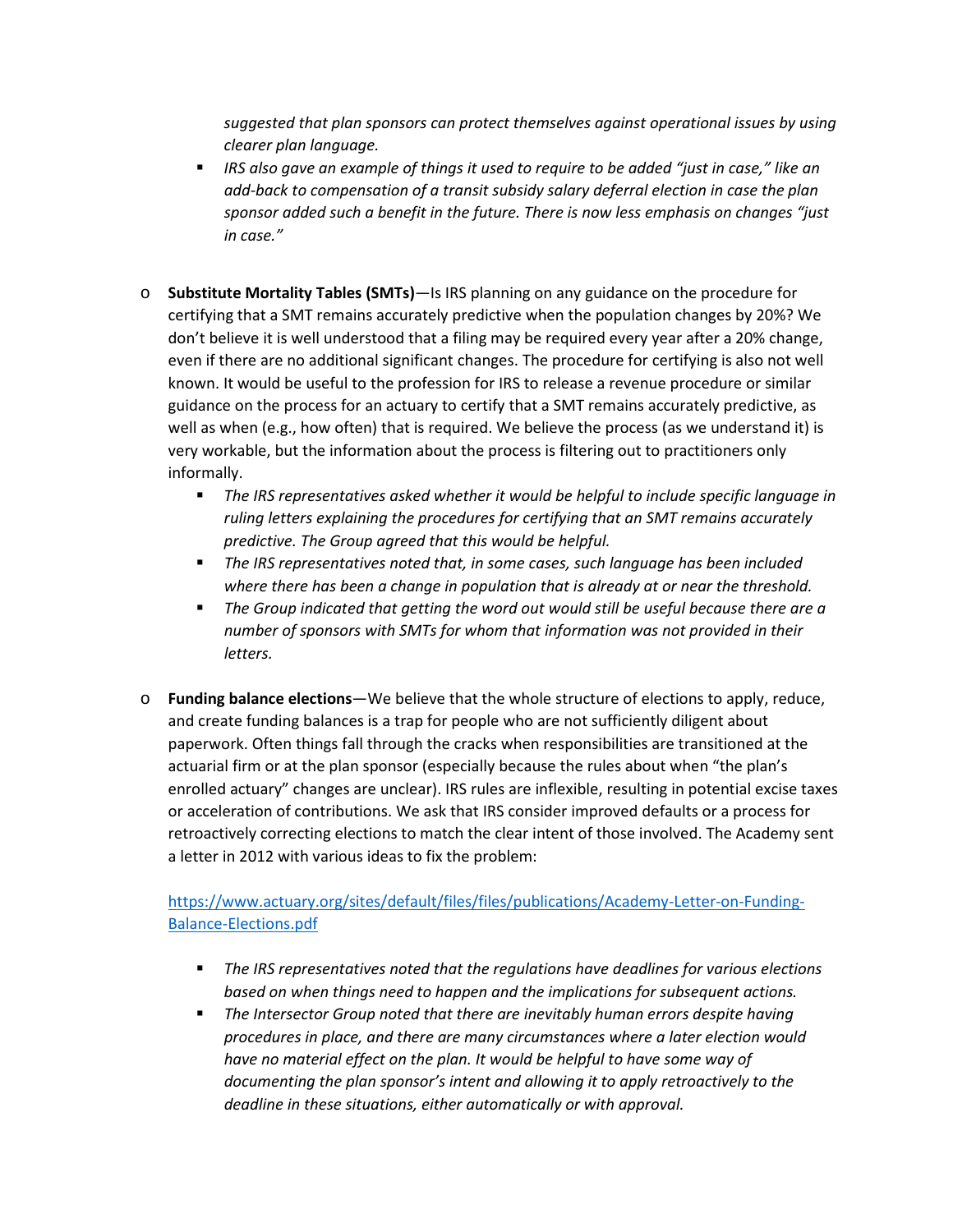- **The IRS representatives indicated that they are looking for areas in §430/436 that are** *not working well and would welcome comment letters. The Intersector Group noted that an Academy comment letter from 2012 on this issue was limited in scope, but that it could be updated and expanded.*
- o **Phased retirement**—IRS guidance around things like paying partial pensions or in-service distributions to employees who are in a phased retirement program, including any requirements for such a program and any nondiscrimination implications, would be helpful.

*The Intersector Group noted that a number of plan sponsors have been exploring phased retirement programs but are concerned about pension plan implications. In most cases, the plan sponsor would like to allow a participant to commence a portion of their benefit based on their reduction in work hours, rather than simply allowing all active participants to elect an in-service distribution of the entire benefit at a certain age (e.g., 62). There are a number of areas of uncertainty, including:*

- *How do you determine whether a program is discriminatory?*
	- *Based on criteria for program availability?*
	- *Based on actual usage?*
	- *Based on approval rates where management review and approval are required?*
- *The IRS/Treasury representatives noted that proposed regulations were issued prior to the Pension Protection Act (PPA). These proposed regulations allowed commencement of a portion of the accrued benefit based on the reduction in work hours. This included a testing regime to compare the actual and expected reductions in work hours. The associated recordkeeping concerns generated some negative feedback.*
- *IRS/Treasury indicated that the benefits, rights, and features (BRF) questions were not that hard to address, but they struggled with other issues such as how to determine additional accruals for phased retirees with reduced pay and service (e.g., continuing to use a final average earnings that reflects prior full-year pay along with elapsed time service, which would provide full service accruals, would effectively increase the rate of accrual for phased retirees, many of whom are likely to be highly compensated employees (HCEs). The Intersector Group pointed out that many plans are frozen, and many others are accumulation plans where these issues do not apply. There are not that many final average pay plans still providing benefit accruals where the annualization questions would come up. But even if it did, there are ways to annualize pay and prorate service to make it nondiscriminatory toward HCEs.*
- *IRS/Treasury noted that the Great Recession, which reduced the funded status of plans and the ability to allow in-service distributions at age 62 under PPA, seemed to reduce interest in phased retirement, so this has not been a high guidance priority since then.*
- *The IRS/Treasury representatives noted that they request comments on their priority guidance plan that is issued each spring. They recommended providing specific comments on what guidance is needed when that request is made, because all comments made in response to that request are tracked and considered in their prioritization—while comments received at other times are welcome, they are more*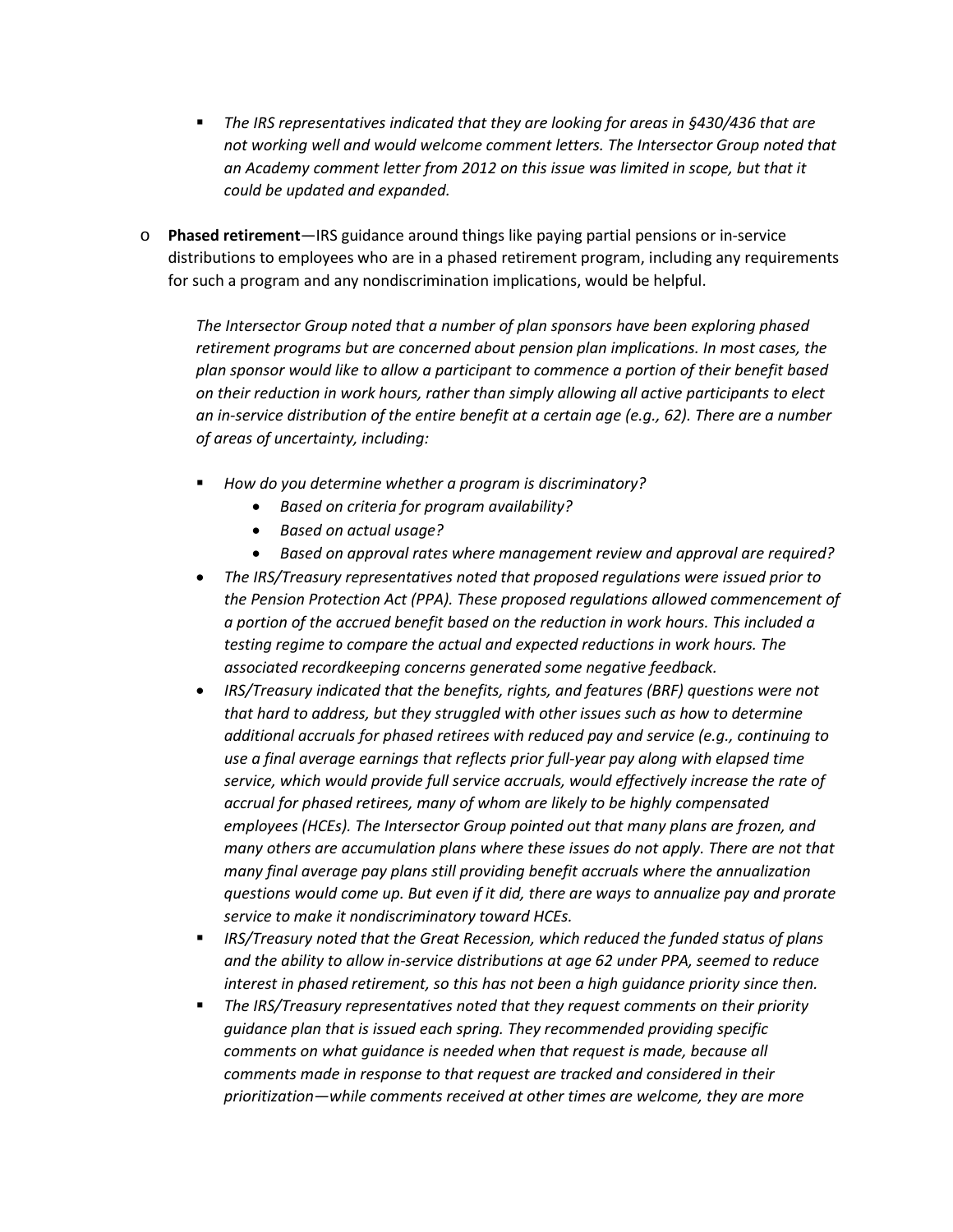*likely to fall through the cracks and not be remembered when the prioritization occurs. They also noted that resources are limited, so prioritizing areas where guidance is needed is important.*

- o **Mortality for IRC §430/ §436**—Does IRS plan to revisit the RP-2014 basis by looking at Pri-2012, or is the intent not to make an update so quickly after the last one because you only are required to review every 10 years?
	- o *The IRS/Treasury representatives noted that they are aware of the Pri-2012 study and have started studying the issue.*
	- o *They also noted that the statutory language on CSEC (cooperative and small employer charity plans) and multiemployer plans requires a table update every five years rather than every 10 years.*
- o **Weekend/holiday rule for funding**—IRS has long stated that the funding contribution deadline is not extended for weekends or holidays; thus Sept. 15 is the due date for contributions in any given year for calendar year plans, and a section 4971 excise tax is owed on Form 5330 if the contribution is made after Sept. 15. Is this still the IRS position? Is IRS going to clarify this rule in any published guidance?
	- o *This is still the IRS position as far as the representatives in the room were aware. They do not believe it has changed, although they indicated it was a wider topic and the attendees in the room would not be the ones to make a decision about any change.*
- o **Comment periods**—We would like to request a standard comment period for agency guidance of at least 90 days (e.g., recent PBGC proposed regulations use 60 days, and the proposed regulations on minimum required distribution life expectancy tables also allow only about 60 days).
	- o *IRS/Treasury noted that, for the most part, 90 days remains the default, though there is no statute/regulation requiring it. When it is accelerated, it is generally due to the importance and/or time sensitivity of the guidance—they need to balance getting guidance out quickly against receiving input.*
	- o *The Intersector Group members pointed out that anytime the comment period is less than 60 days, it may create time problems for organizations where those responsible for government relations meet only once per month, for instance.*
	- o *IRS/Treasury noted that comments submitted after the official deadline will still be considered, but the later they are, the more difficult it will be to consider them as final guidance is developed.*
- o We would encourage the annual summarization and distribution of audit findings. Currently these seem to filter out by word-of-mouth based on experiences with other plans. Having an annual report would give plans a head start on correcting or addressing known concerns.
	- o *IRS/Treasury noted that employee plans sometimes puts out "Issue Snapshots" on compliance-related topics*
	- o *The broad disclosure of audit results has been historically viewed as problematic.*
		- *Some see it more as "tipping IRS' hand" and providing a roadmap for what taxpayers can get away with rather than promoting compliance.*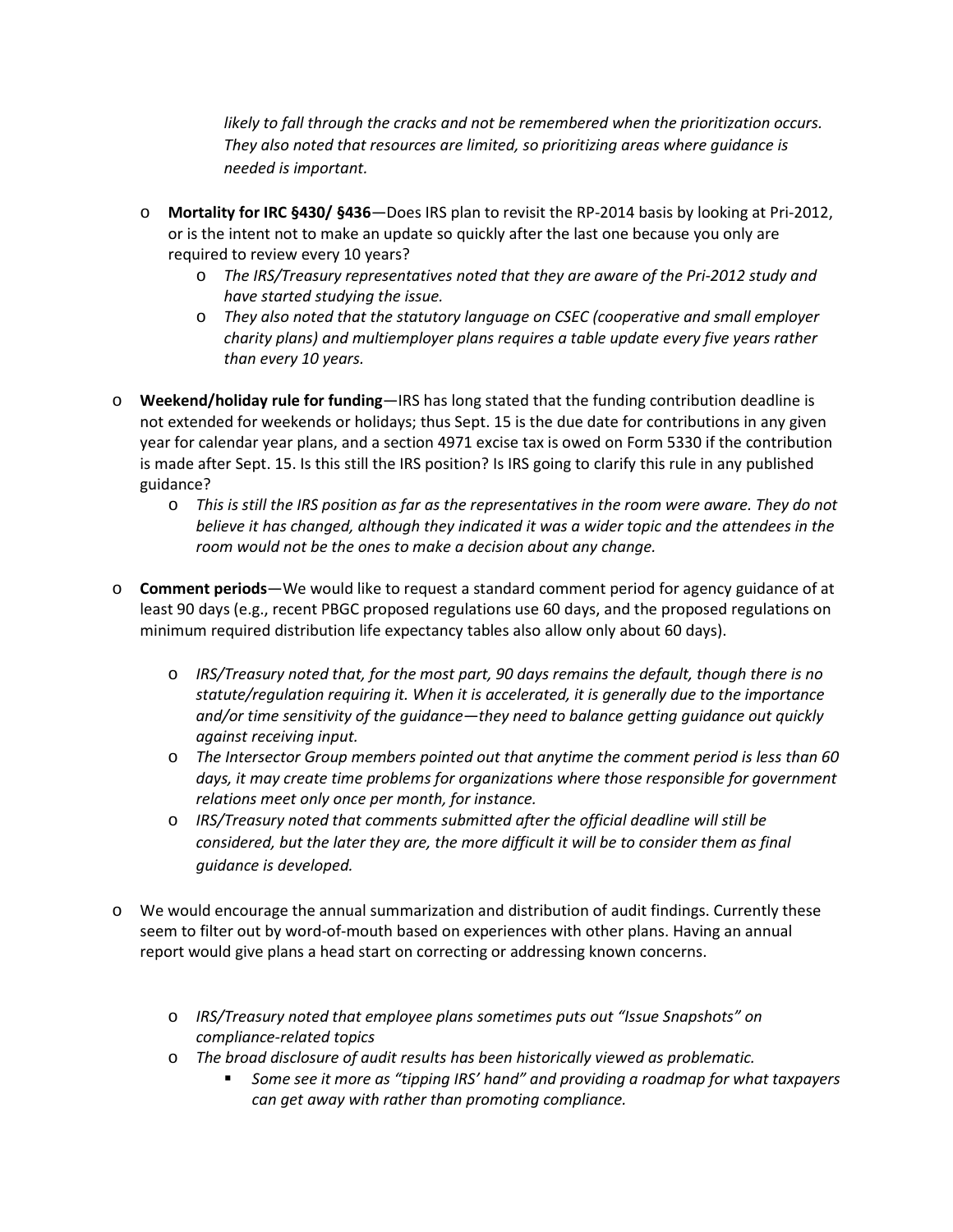- o *Tax Exempt & Government Entities Division (TE/GE) issued a program letter that indicates what Employee Plans and Exempt Organizations are going to be looking at, including their top five audit triggers, a few weeks ago. It can be found on the Retirement Plans page on irs.gov—*<https://www.irs.gov/pub/irs-pdf/p5313.pdf>*.*
- o *IRS annually publishes a [list of the most common mistakes.](https://www.irs.gov/retirement-plans/plan-sponsor/fixing-common-plan-mistakes)*
	- o *The Intersector Group notes that there are also lists of common mistakes posted at: [https://www.irs.gov/retirement-plans/ep-compliance-trends-and-tips.](https://www.irs.gov/retirement-plans/ep-compliance-trends-and-tips)*
- o Multiemployer Plans
	- o Pension reform discussion
		- *IRS/Treasury could not discuss potential legislation (e.g., Butch Lewis Act, upcoming Republican proposal, which was released after our meeting)*
	- o Technical correction—The issue of excise taxes for plans in the red zone at the end of their rehabilitation period has been discussed in the past. There seemed to be an agreement that a technical correction was needed.

On a similar note, regarding plans that were meeting scheduled progress until recently and are unable to emerge within the remaining Rehabilitation Plan Period, we lack clarity about the existence of options other than the all-reasonable-measures provision. Similarly for Endangered Plans where the Funding Improvement Period is almost over

- *IRS/Treasury noted this is better phrased as requiring statutory correction than technical correction. This is on IRS's radar screen; they realize it will start happening. IRS indicated that there is no room for interpretation in the statute unless they get more legislation; accordingly IRS has not issued any guidance or interpretation.*
- o MPRA Suspension / Partition application—Eleven unique applications were ruled on in 2018 and only four in 2019. What is IRS expecting for 2020?
	- *IRS representatives in attendance noted that they were not the correct group at the IRS to address this question.*
	- *Office of MPRA Implementation is at Treasury—they evaluate applications in coordination with PBGC. The Office of Tax Policy works with them to interpret regulations (along with IRS—it is a joint IRS/Treasury regulation). They do not have any insight into the number of applications to expect.*

## Part II: From the agencies to the profession

- o *The IRS noted that it has received a few requests for three-year waivers of minimum funding. The representatives pointed out that waivers are given year-by-year … not for a three-year period. They want certain information available when they review a waiver request that cannot become available in advance.*
- o *Notice 2019-60 was issued with respect to closed plans:*